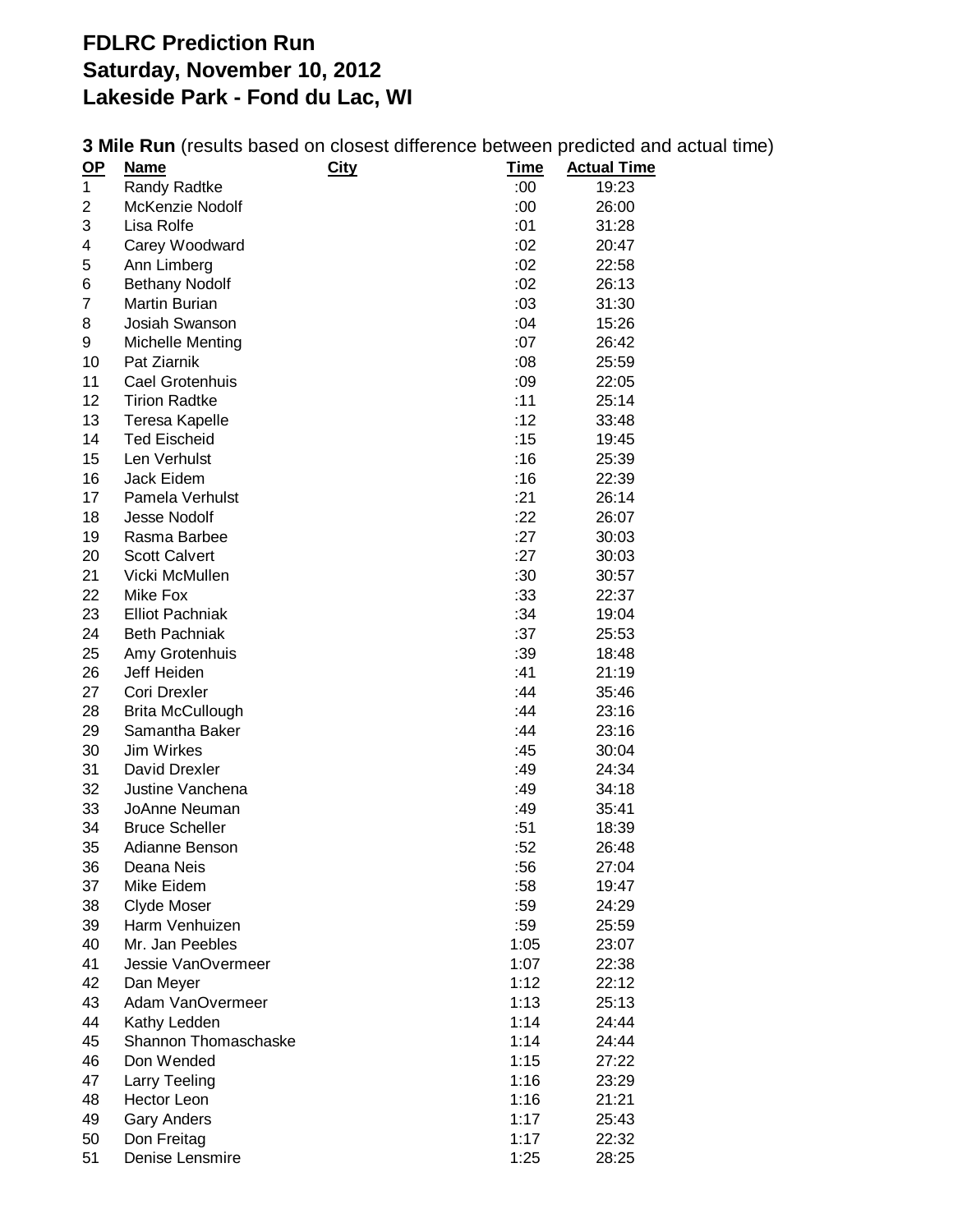| 52 | Abby Lubbert          | 1:28 | 26:32 |
|----|-----------------------|------|-------|
| 53 | <b>Michael Miller</b> | 1:29 | 23:06 |
| 54 | Natalie Oostenburg    | 1:30 | 24:00 |
| 55 | Janette Zielicke      | 1:30 | 28:06 |
| 56 | Kayla Mueller         | 1:35 | 22:35 |
| 57 | Cailin Haas           | 1:40 | 34:57 |
| 58 | Michelle Kuehn        | 1:41 | 29:59 |
| 59 | Jeff Ziarnik          | 1:42 | 27:47 |
| 60 | David Memenga         | 1:42 | 22:12 |
| 61 | Shawn Murphy          | 1:47 | 27:35 |
| 62 | Joshua Lubbert        | 2:02 | 19:18 |
| 63 | Joel Putz             | 2:02 | 24:13 |
| 64 | John Miller           | 2:29 | 34:44 |
| 65 | Gretchen Galstad      | 2:46 | 27:31 |
| 66 | <b>Holly Heinen</b>   | 4:38 | 28:24 |
| 67 | Tom Swingen           | 5:03 | 32:05 |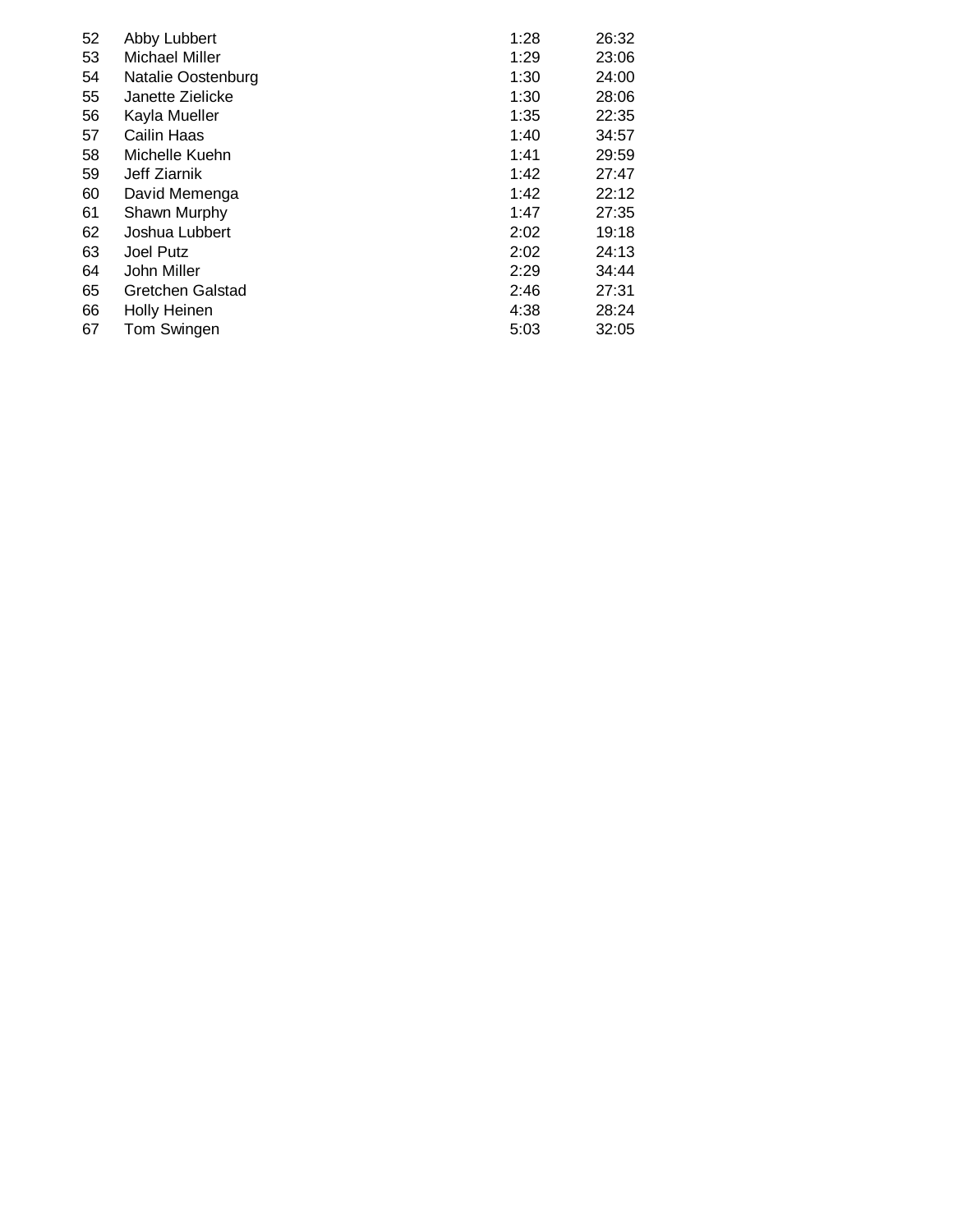## **FDLRC Prediction Run Saturday, November 10, 2012 Lakeside Park - Fond du Lac, WI**

| $OP$           | <b>Name</b>               | <b>City</b> | <u>Time</u> | <b>Actual Time</b> |
|----------------|---------------------------|-------------|-------------|--------------------|
| $\mathbf 1$    | Jennifer Cashin           |             | :00:        | 10:05              |
| 2              | <b>Steve Haas</b>         |             | :00         | 25:00              |
| 3              | Regan Calvert             |             | :01         | 13:53              |
| 4              | Desirea Giese             |             | :02         | 13:52              |
| 5              | Pam Ziarnik               |             | :06         | 21:14              |
| 6              | <b>Corey Splittgerber</b> |             | :14         | 9:21               |
| $\overline{7}$ | Carrie Zielicke           |             | :16         | 16:40              |
| 8              | Lauren Calvert            |             | :16         | 21:57              |
| 9              | Maria Munoz               |             | :17         | 13:17              |
| 10             | Jenny Corrardy            |             | :19         | 16:41              |
| 11             | <b>Bruce Scheller</b>     |             | :24         | 9:06               |
| 12             | Neil Venhuizen            |             | :24         | 12:24              |
| 13             | <b>Tyler Ziarnik</b>      |             | :26         | 12:39              |
| 14             | Mike Ziarnik              |             | :27         | 25:27              |
| 15             | Dan Meyer                 |             | :27         | 11:03              |
| 16             | Michael Deschaud          |             | : 28        | 11:41              |
| 17             | Logan Grotenhuis          |             | :30         | 11:47              |
| 18             | Harm Venhuizen            |             | :31         | 13:31              |
| 19             | Nicole Gietzel            |             | :31         | 10:01              |
| 20             | Jenni Ziarnik             |             | :34         | 17:04              |
| 21             | <b>Richard Roth</b>       |             | :34         | 12:32              |
| 22             | Rachel Oostenbrug         |             | :37         | 11:27              |
| 23             | <b>Barb Zaiket</b>        |             | :50         | 26:00              |
| 24             | Nancy Lanyi               |             | :50         | 17:20              |
| 25             | Carlos Munoz              |             | :54         | 11:06              |
| 26             | <b>Colleen Haas</b>       |             | :55         | 17:08              |
| 27             | Jeff Zuiker               |             | :56         | 26:21              |
| 28             | Ron Brault                |             | 1:06        | 11:09              |
| 29             | Mary Schumann             |             | 1:10        | 25:55              |
| 30             | Chris Ziarnik             |             | 1:12        | 12:58              |
| 31             | Jerry Robl                |             | 1:15        | 25:45              |
| 32             | Mark Fontanna             |             | 1:19        | 25:39              |
| 33             | Ross McDowell             |             | 1:29        | 9:43               |
| 34             | <b>Cindy Matznick</b>     |             | 1:37        | 24:10              |
| 35             | Joel Peebles              |             | 1:43        | 17:47              |
| 36             | Jeff Matznick             |             | 1:56        | 24:09              |
| 37             | Tom Ader                  |             | 2:38        | 14:44              |
| 38             | Melanie Woodward          |             | 2:51        | 24:39              |
| 39             | Mariah Christel           |             | 7:53        | 20:16              |
| 40             | Renee Resch               |             | 8:08        | 20:02              |
| 41             | Miranda Christel          |             | 8:30        | 19:50              |